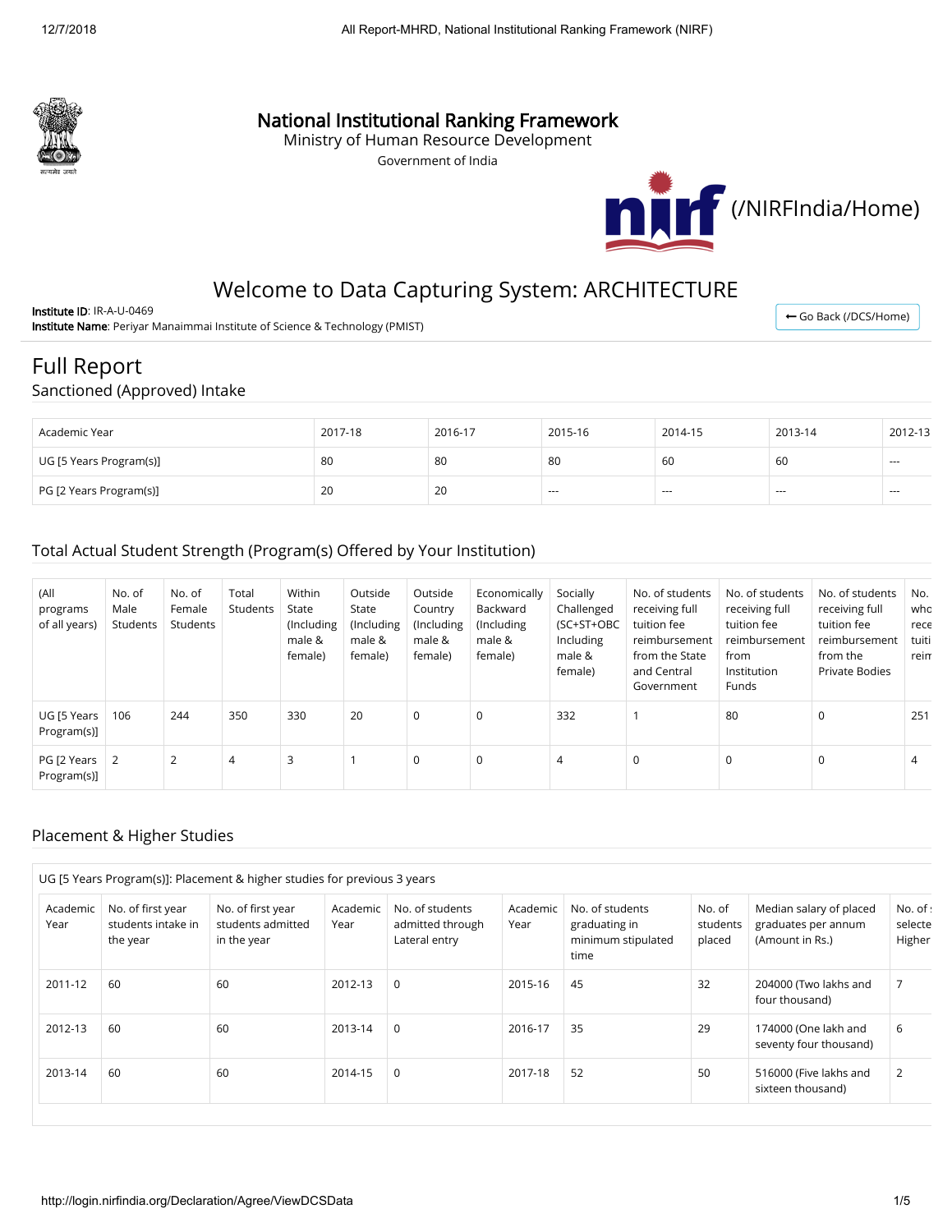| Academic<br>Year | No. of first year<br>students intake in the<br>year | No. of first year students<br>admitted in the year | Academic<br>Year | No. of students graduating in<br>minimum stipulated time | No. of<br>students<br>placed | Median salary of placed<br>graduates (Amount in Rs.) | No. of student<br>for Higher Stur |
|------------------|-----------------------------------------------------|----------------------------------------------------|------------------|----------------------------------------------------------|------------------------------|------------------------------------------------------|-----------------------------------|
| $(2014-15)$      | -20                                                 |                                                    | $(2015-16)$ 2    |                                                          |                              | 3900000 (Thirty nine lakhs)                          | 0                                 |
| $(2015-16)$      | -20                                                 | 0                                                  | $(2016-17)$ 0    |                                                          | 0                            | 0 (Zero)                                             |                                   |
| $(2016-17)$      | -20                                                 |                                                    | $(2017-18)$ 1    |                                                          |                              | 360000 (Three lakhs sixty<br>thousand)               | 0                                 |

## Ph.D Student Details

| Ph.D (Student pursuing doctoral program till 2017-18; Students admitted in the academic year 2018-19 should not be entered here.) |         |                       |         |         |  |  |  |  |
|-----------------------------------------------------------------------------------------------------------------------------------|---------|-----------------------|---------|---------|--|--|--|--|
|                                                                                                                                   |         | <b>Total Students</b> |         |         |  |  |  |  |
| Full Time                                                                                                                         |         |                       |         |         |  |  |  |  |
| Part Time                                                                                                                         |         |                       |         |         |  |  |  |  |
|                                                                                                                                   |         |                       |         |         |  |  |  |  |
| No. of Ph.D students graduated (including Integrated Ph.D)                                                                        |         |                       |         |         |  |  |  |  |
|                                                                                                                                   | 2017-18 |                       | 2016-17 | 2015-16 |  |  |  |  |
| <b>Full Time</b>                                                                                                                  | 0       |                       | 0       | 0       |  |  |  |  |
| Part Time                                                                                                                         |         |                       | 0       | 0       |  |  |  |  |

## Financial Resources: Utilised Amount for the Capital & Operational expenditure for previous 3 years

| Financial Year                                                                                       | 2017-18                                                                                           | 2016-17                                                                                    | 2015-16                                                                  |  |  |  |  |  |  |  |
|------------------------------------------------------------------------------------------------------|---------------------------------------------------------------------------------------------------|--------------------------------------------------------------------------------------------|--------------------------------------------------------------------------|--|--|--|--|--|--|--|
|                                                                                                      | <b>Utilised Amount</b>                                                                            | <b>Utilised Amount</b>                                                                     | Utilised Amou                                                            |  |  |  |  |  |  |  |
| Annual Capital Expenditure on Academic Activities and Resources (excluding expenditure on buildings) |                                                                                                   |                                                                                            |                                                                          |  |  |  |  |  |  |  |
| Library                                                                                              | 282790 (Two lakhs eighty two thou<br>sand seven hundred and ninety)                               | 23600 (TWENTY THREE THOUSAND<br>AND SIX HUNDRED)                                           | 1164536 (ELEVEN LAKH!<br>UR THOUSAND FIVE HU<br>D THIRTY SIX)            |  |  |  |  |  |  |  |
| New Equipment for Laboratories                                                                       | 474700 (Four lakhs seventy four th<br>ousand seven hundred)                                       | 45451 (FORTY FIVE THOUSAND FO<br>UR HUNDRED AND FIFTY ONE)                                 | 25045 (TWENTY FIVE TH<br>ND FORTY FIVE)                                  |  |  |  |  |  |  |  |
| <b>Studios</b>                                                                                       | 244820 (Two lakhs fourty four thou<br>sand eight hundred twenty)                                  | 84140 (EIGHTY FOUR THOUSAND<br>ONE HUNDRED AND FORTY)                                      | 66780 (SIXTY SIX THOUS<br>N HUNDRED AND EIGHT                            |  |  |  |  |  |  |  |
| Other expenditure on creation of Capital Assets (excluding expenditure<br>on Land and Building)      | 1184357 (Eleven lakhs eighty four t<br>housand three hundred fifty seven                          | 472615 (FOUR LAKHS SEVENTY TW<br>O THOUSAND SIX HUNDRED AND F<br>IFTEEN)                   | 386225 (THREE LAKHS E<br><b>HOUSAND TWO HUNDF</b><br><b>WENTY FIVE)</b>  |  |  |  |  |  |  |  |
| Annual Operational Expenditure                                                                       |                                                                                                   |                                                                                            |                                                                          |  |  |  |  |  |  |  |
| Salaries (Teaching and Non Teaching staff)                                                           | 22429673 (Two crore twenty four l<br>akhs twenty nine thousand six hun<br>dred and seventy three) | 12119941 (One crore twenty one la<br>khs nineteen thousand nine hundr<br>ed and forty one) | 11939342 (One crore ni<br>s thirty nine thousand th<br>ed and forty two) |  |  |  |  |  |  |  |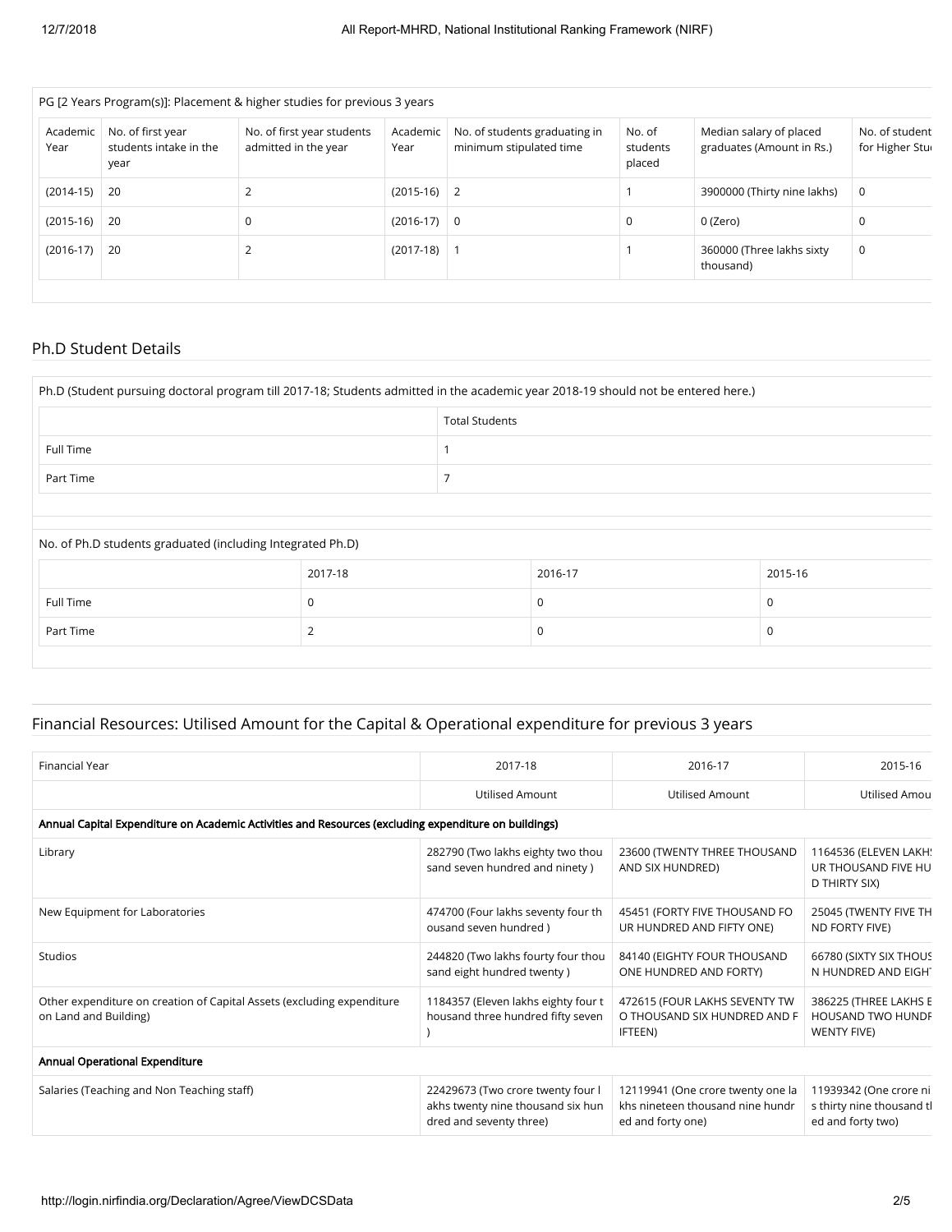| Financial Year                                                                                                                                   | 2017-18                                                                             | 2016-17                                                                      | 2015-16                                              |
|--------------------------------------------------------------------------------------------------------------------------------------------------|-------------------------------------------------------------------------------------|------------------------------------------------------------------------------|------------------------------------------------------|
|                                                                                                                                                  | Utilised Amount                                                                     | Utilised Amount                                                              | Utilised Amou                                        |
| Maintenance of Academic Infrastructure or consumables, other running<br>expenditures etc. (excluding maintenance of hostels and allied services) | 9667167 (Ninety six lakhs sixty sev<br>en thousand one hundred and sixt<br>y seven) | 387348 (Three lakhs eighty seven t<br>housand three hundred forty eigh<br>t) | 530840 (Five lakhs thirty<br>eight hundred and forty |
| Seminars/Conferences/Workshops                                                                                                                   | 109252 (One lakh nine thousand t<br>wo hundred and fifty two)                       | 31300 (Thirty One Thousand three<br>hundred)                                 | 22800 (Twenty two thou<br>hundred)                   |

#### Sponsored Research Details

| Financial Year                           | 2017-18 | 2016-17                                 | 2015-16            |
|------------------------------------------|---------|-----------------------------------------|--------------------|
| Total no. of Sponsored Projects          |         | ∸                                       |                    |
| Total no. of Funding Agencies            |         |                                         |                    |
| Total Amount Received (Amount in Rupees) |         | 1430000                                 | 2300000            |
| Amount Received in Words                 | Zero    | Fourteen lakhs and thirty thousand only | twenty three lakhs |

## Consultancy Project Details

| Financial Year                           | 2017-18                             | 2016-17                                 |  |
|------------------------------------------|-------------------------------------|-----------------------------------------|--|
| Total no. of Consultancy Projects        | 10                                  |                                         |  |
| Total no. of Client Organizations        | 10                                  |                                         |  |
| Total Amount Received (Amount in Rupees) | 2103000                             | 204600                                  |  |
| Amount Received in Words                 | Twenty one lakhs and three thousand | Two lakhs four thousand and six hundred |  |

### PCS Facilities: Facilities of physically challenged students

| 1. Do your institution buildings have Lifts/Ramps?                                                                                                        | Yes, more than 80% of tl<br>buildings |
|-----------------------------------------------------------------------------------------------------------------------------------------------------------|---------------------------------------|
| 2. Do your institution have provision for walking aids, includingwheelchairs and transportation from one building to another for handicapped<br>students? | Yes                                   |
| 3. Do your institution buildings have specially designed toilets for handicapped students?                                                                | Yes, more than 80% of tl<br>buildings |

#### Faculty Details

1. How many faculty members of your institution have received highly reputed national/international awards/recognition from Central government agencies in the previous year (2017-18)?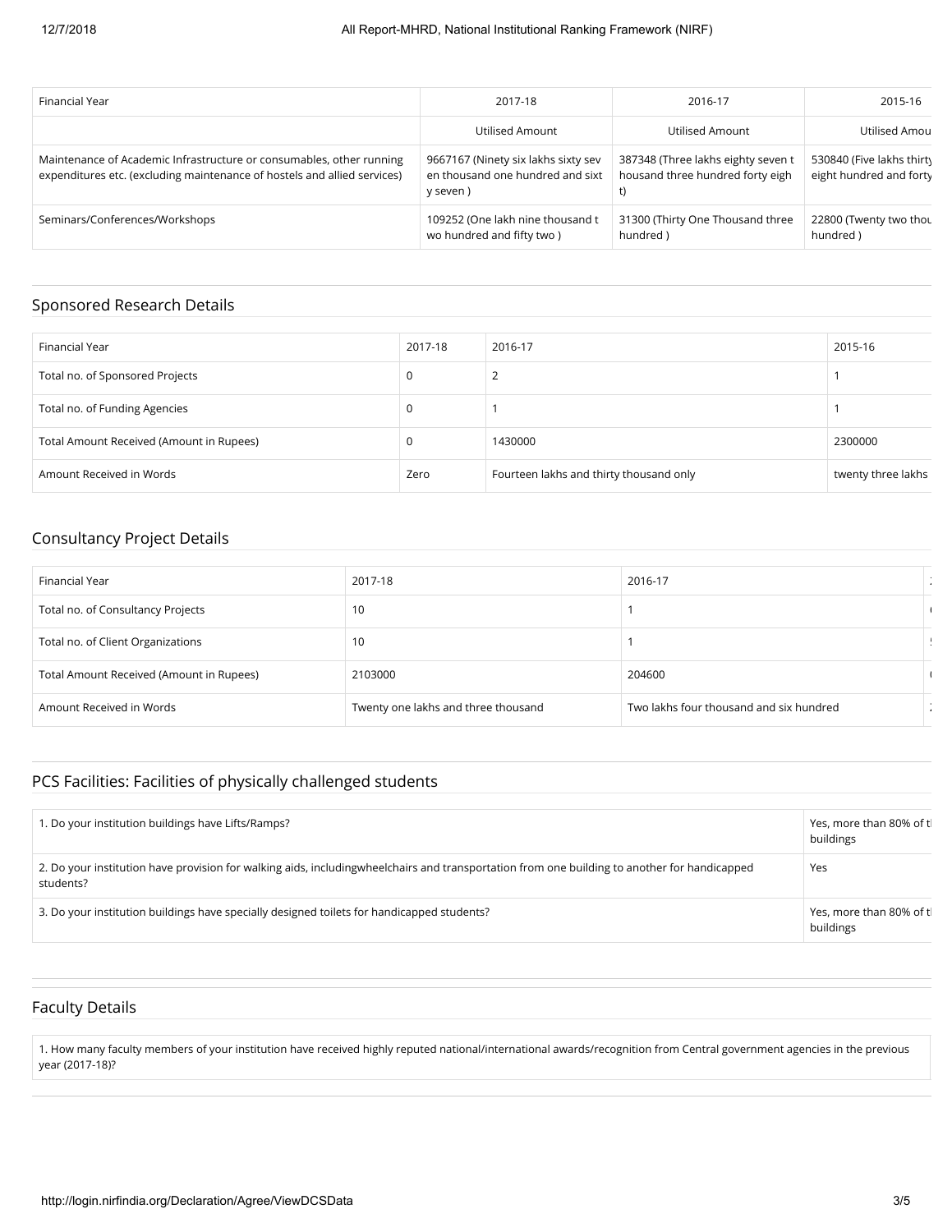| Srno           | Name                      | Age | Designation            | Gender | Qualification | Experience (In<br>Months) | Is Associated<br>Last Year | Currently working with<br>institution? | Joining<br>Date     | Leaving<br>Date          | Ass<br>typ                                  |
|----------------|---------------------------|-----|------------------------|--------|---------------|---------------------------|----------------------------|----------------------------------------|---------------------|--------------------------|---------------------------------------------|
| $\mathbf{1}$   | Mukilan J                 | 33  | Assistant<br>Professor | Male   | B. Arch       | 134                       | Yes                        | Yes                                    | $01 - 12 -$<br>2015 | ---                      | Vis                                         |
| $\overline{2}$ | Jayasudha P               | 44  | Professor              | Female | Ph.D          | 232                       | Yes                        | Yes                                    | $15-03-$<br>1999    | $\overline{\phantom{a}}$ | Re                                          |
| 3              | Balakrishnan V            | 32  | Assistant<br>Professor | Male   | M.Sc.(Engg)   | 108                       | Yes                        | Yes                                    | 03-06-<br>2013      | ---                      | Vis                                         |
| 4              | Chitra K                  | 53  | Assistant<br>Professor | Female | M.Arch.       | 153                       | Yes                        | Yes                                    | $03-10-$<br>2011    | $\overline{\phantom{a}}$ | Re                                          |
| 5              | Dhanasekaran M            | 45  | Professor              | Male   | Ph.D          | 265                       | Yes                        | Yes                                    | $02 - 06 -$<br>2014 | ---                      | Re                                          |
| 6              | Edhaya K                  | 28  | Assistant<br>Professor | Female | M.Arch.       | 36                        | Yes                        | Yes                                    | $18 - 01 -$<br>2017 | $\overline{\phantom{a}}$ | Re                                          |
| 7              | Gopal P S                 | 31  | Assistant<br>Professor | Male   | M.Arch.       | 85                        | Yes                        | Yes                                    | $01 - 06 -$<br>2012 | $\overline{\phantom{a}}$ | Vis                                         |
| 8              | Janaki N                  | 37  | Assistant<br>Professor | Female | M.Arch.       | 157                       | Yes                        | Yes                                    | $01 - 08 -$<br>2013 | $\overline{\phantom{a}}$ | Re                                          |
| 9              | Jasmine Vidhya K          | 38  | Associate<br>Professor | Female | M.Arch.       | 136                       | Yes                        | Yes                                    | $01-07-$<br>2009    | $\overline{a}$           | Re                                          |
| 10             | Joseph Newman<br>Fernando | 67  | Professor              | Male   | M.Plan        | 464                       | Yes                        | Yes                                    | $10-07-$<br>2017    | $\overline{\phantom{a}}$ | $\operatorname{\mathsf{Ad}}\nolimits$<br>Co |
| 11             | Kalilur Rahuman           | 34  | Assistant<br>Professor | Male   | B. Arch       | 126                       | Yes                        | Yes                                    | $04 - 01 -$<br>2016 | $\overline{a}$           | Vis                                         |
| 12             | Kavitha V S               | 41  | Associate<br>Professor | Female | M.Arch.       | 221                       | Yes                        | Yes                                    | $01-07-$<br>2005    | $\overline{\phantom{a}}$ | Re                                          |
| 13             | Kiruthiga R               | 24  | Assistant<br>Professor | Female | B. Arch       | 25                        | Yes                        | Yes                                    | 24-06-<br>2016      | $\overline{a}$           | Re                                          |
| 14             | Latha R                   | 44  | Assistant<br>Professor | Female | M.Tech        | 220                       | Yes                        | Yes                                    | $01 - 11 -$<br>2016 | $\overline{\phantom{a}}$ | Re                                          |
| 15             | Manonmani K               | 40  | Associate<br>Professor | Female | M.Plan        | 192                       | Yes                        | Yes                                    | $01-07-$<br>2005    | $\overline{\phantom{a}}$ | Re                                          |
| 16             | Mullai J                  | 42  | Assistant<br>Professor | Female | M.Arch.       | 230                       | Yes                        | Yes                                    | 24-09-<br>2012      | $\overline{\phantom{a}}$ | Re                                          |
| 17             | Nivasini M                | 24  | Other                  | Female | B. Arch       | 8                         | Yes                        | No                                     | 10-04-<br>2017      | 28-07-<br>2017           | Ad<br>Co                                    |
| 18             | Pratheeba S               | 38  | Assistant<br>Professor | Female | B. Arch       | 182                       | Yes                        | Yes                                    | 28-04-<br>2014      | $\hspace{0.05cm}\ldots$  | Re                                          |
| 19             | Rajaa G                   | 40  | Associate<br>Professor | Male   | M.Arch.       | 169                       | Yes                        | Yes                                    | 28-06-<br>2016      | $\overline{\phantom{a}}$ | Re                                          |
| 20             | Ramesh Babu N             | 41  | Associate<br>Professor | Male   | M.Plan        | 197                       | Yes                        | Yes                                    | $01 - 08 -$<br>2011 | $\overline{a}$           | Re                                          |
| 21             | Sivapriya C               | 37  | Assistant<br>Professor | Female | M.Tech        | 169                       | Yes                        | Yes                                    | $08-11-$<br>2005    | $\overline{\phantom{a}}$ | Re                                          |
| 22             | Subramanian C V           | 43  | Associate<br>Professor | Male   | Ph.D          | 241                       | Yes                        | Yes                                    | 24-08-<br>1999      | $\sim$                   | Re                                          |